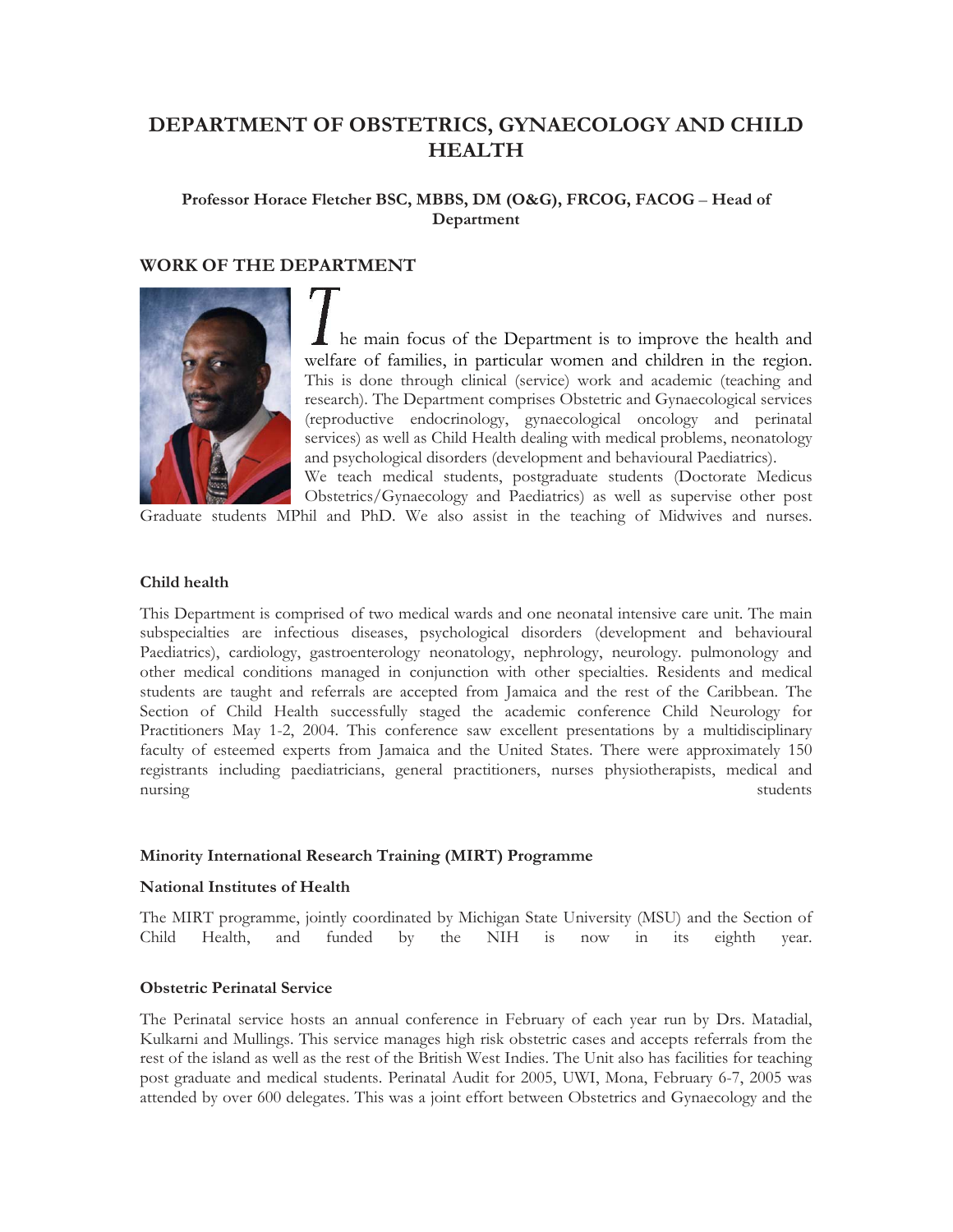Neonatology group from Child Health with external review by practitioners from outside units. Special emphasis was placed on topics such as Genetic Counseling, Premature Birth and Neonatal Neurological **Outcome.** Outcome.

## **Oncology Unit**

This is run by three Consultants Professor Fletcher, Dr Rattray and Dr Mitchell. The Unit is also run By Sister Nash and her team of nurses as well as residents who rotate through on a monthly basis. The services offered are consultations for patients with gynaecological tumours, colposcopic diagnosis and treatment, and surgery for gynaecological tumours. The Unit also has facilities for teaching post graduate and medical students.

## **Sterility & Fertility**

The members of the Sterility & Fertility firm and Fertility Management Unit resumed the In Vitro Fertilization and Embryo Transfer Programme for the treatment of infertile patients from Jamaica and the wider Caribbean. The programme was restructured to streamline and accommodate the treatment of infertile couples on a continuous basis. Professor Joseph Frederick is the director of the programme along with Drs. Shaun Wynter and Vernon DaCosta as clinicians and Dr. Audrey Pottinger and Sister McKenzie as counsellors. Two new staff members joined the programme in Miss Denise Everett, a senior embryologist (Biologist) and Miss Hillary Walters, a staff Nurse as the coordinator of the programme. Since the resumption, the pregnancy rates have shown considerable improvement as we are also achieving pregnancies from the frozen embryos. A major break-through is that all the documents required for the registration of the drugs used in the programme have been submitted to the Pharmaceuticals and Regulatory Affairs in the Ministry of Health.

The Unit also undertakes operative and diagnostic laparoscopy, contraception and sterilisation advice and management. Counseling in family planning and family life is also offered.

## **STAFF**

#### **Academic Achievements**

**Professor Horace Fletcher** has been elevated to a chair in Obstetrics and Gynaecology and this promotion has been timely as it coincides with him being confirmed as head of the department.

## **PAPERS PRESENTED:**

Antoine M, The limits of resuscitation-the paediatrician's dilemma. Department of Obstetrics and Gynaecology and Child Health UWI, perinatal conference 2005

**Christie CD**. A pediatric and perinatal HIV/AIDS Leadership Initiative in Kingston, Jamaica – summary of year two's results. Elizabeth Glaser Pediatric AIDS Foundation, ANNUAL THINK TANK, White Oak, Florida, November, 2004.

**Christie CD.** "A perspective from the field: the value of collaborative research partnerships", World AIDS Day luncheon, co-sponsored by the Elizabeth Glaser Pediatric AIDS and Pfizer Foundations. Capitol Hill, Washington DC, Dec 1, 2004.

. • Vesikari T, Matson D, Van Damme P, Heyse J4 , Dallas M, Goveia M, Black S.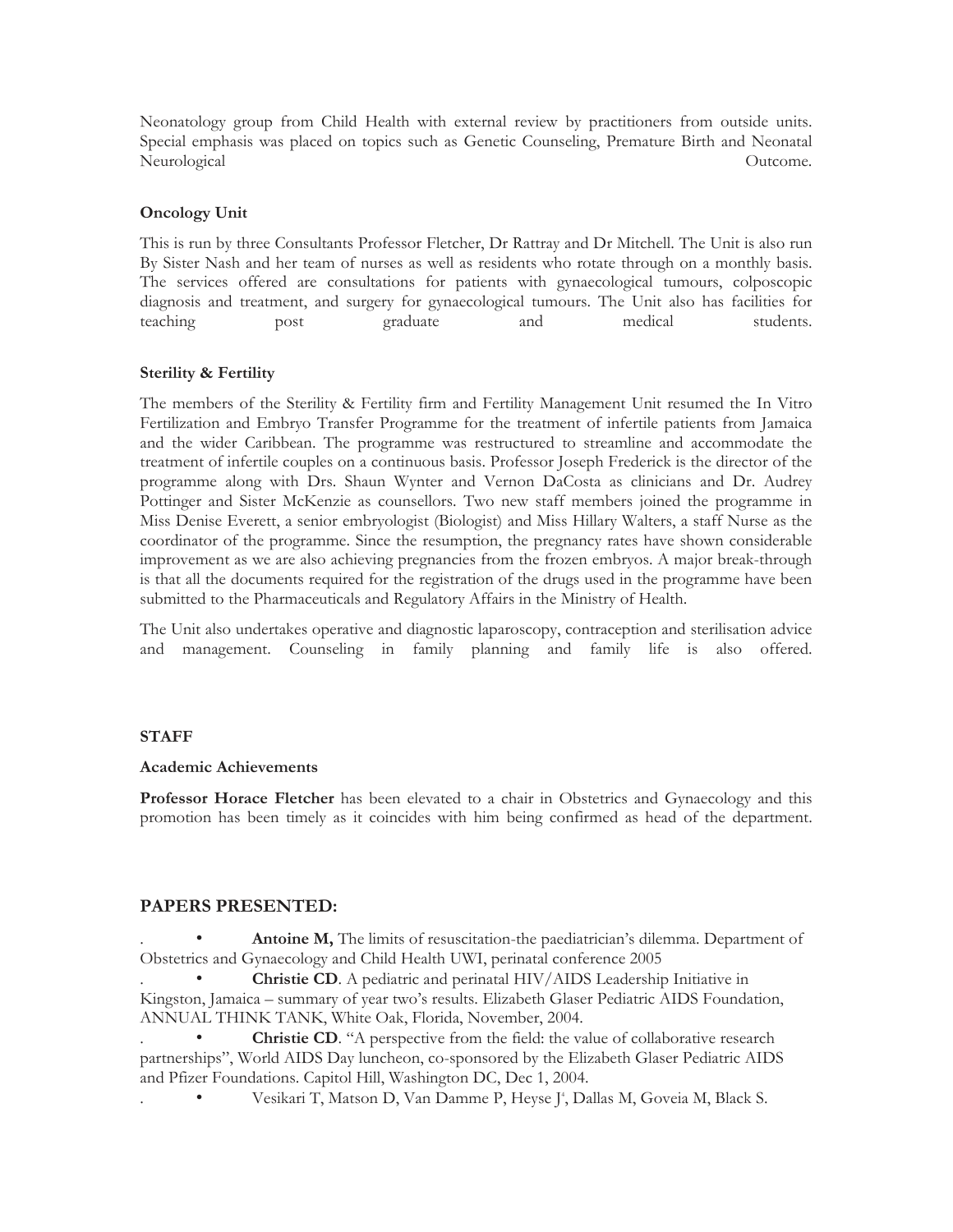Shinefield H, **Christie C**, Rodriguez Z, Boslego J, Dennehy P, Marshall G, Gothefors L, Miller J, Campens D and Heaton P., for the rest (Protocol 006) Study Team. Incidence of Intussusception with the Pentavalent (Human-Bovine) Reassortant Rotavirus Vaccine (PRV) is Similar to Placebo. Adverse events after Vaccination**.** European Society of Pediatric Infectious Diseases *(ESPID***),** May 20, 2005, platform presentation and abstract.

. • **Christie CDC**, **Steel-Duncan J**, Palmer P, **Pierre R**, Harvey K, **Johnson N**, Anderson M, Billings C, Evans-Gilbert T, Rodriquez B, McDonald C, Moore J, Smikle M, Williams E, Whorms S, **Mullings A**, McDonald D, Alexander G, Onyonyor O, Morgan O, Hylton-Kong T, Harris M, Figueroa JP. Efficacy of prevention of mother-to-child-transmission of HIV with perinatal AZT in a nonbreastfeeding population from 42 antenatal clinics in Greater Kingston, Jamaica.  $3<sup>rd</sup>$ International AIDS Society Conference on HIV Pathogenesis and Treatment, Rio de Janeiro, Brazil, 24-27 July, 2005, poster presentation, abstract # TuPe5.2P07.

. • **Christie CD**. Immunization update. Ena Thomas Memorial Symposium, Kingston, Jamaica. 20 November, 2005.

. • **Christie CD**. "Highly Active Antitretrovial drugs in Pregnancy (HAART): Prevention of Mother to child transmission of HIV/AIDS". Medical Association of Jamaica Symposium. Plenary speaker. Kingston, Jamaica. June 3, 2005.

. • **Christie CD**. HIV/AIDS in children. Ministry of Health, Annual Workshop in HIV/AIDS. Kingston, Jamaica. 1 July, 2005.

DaCosta V. "Gene therapy in utero" Medical Association of Jamaica Symposium 2005-First world medicine for Jamaica, Jamaica Pegasus Hotel June 2-5 2005

Dacosta V. Pelvic floor damage at hysterectomy, American College of Obstetricians and Gynecologists District IV symposium, Eden Gardens Hotel Kingston Jamaica 16<sup>th</sup> April 2005

. • N Levy, N McFarlane-Anderson, G Bramwell, A Wierenga, **Fletcher H** 2004. Pre-Eclampsia in Jamaica Women: Blood Pressure Nitric Oxide Status, Polymorphisms in the Nitric Oxide Synthase Gene and their Relationship to Pregnancy Outcome, Faculty Medicine Annual Research Conference Mona UWI

. • **Simms-Stewart D**, **Fletcher H**, **Mitchell S**, Walters E,Reid M, Bennett F. 2004. Low Bone Mineral Density in an Afro-Caribbean Jamaican Population and the Associated Risk Factors. Faculty Medicine Annual Research Conference Mona UWI

. • PE Bazuaye, **Fletcher H**, M Smikle, M Jackson, N McFarlane-Anderson 2004. The association between Tumour Necrosis Factor (TNF) – 308 Polymorphism with Cervical Dysplasia in Jamaican Women, Faculty Medicine Annual Research Conference Mona UWI

. • GG Bramwell, N Levy, A Wierenga, M Jackson, J Rodriguez-Orengo, **Fletcher H**, N McFarlane-Anderson 2004. Plasma homocysteine levels, folate intake and polymorphisms in the methylenetrahydrofolate reductase (MTHFR) gene in Jamaican women, Faculty Medicine Annual Research Conference Mona UWI

Simms-Stewart D, Dacosta V, Fletcher H and Reid M 2004. Comparison between actual birth weight, ultrasonographic fetal weight and effect of level of experience on accuracy of measurement, Faculty Medicine Annual Research Conference Mona UWI

. • T Potter, **Fletcher H**, M Vutchkov, GC Lalor 2004. Mercury concentration in the placenta of parturients at the University Hospital of the West Indies, Faculty Medicine Annual Research Conference Mona UWI

. • Garwood D, Bazuaye P, **Fletcher H,** Trueba G, McFarlane-Anderson N, 2005. Oxidative stress and antioxidant status in

#### 170 171

women with cervical dysplasia. Caribbean Health Research Conference Tobago.

. • Bazuaye P, **Fletcher H,** Smikle M. McFarlane-Anderson N 2005. Class 1 HLA-A-B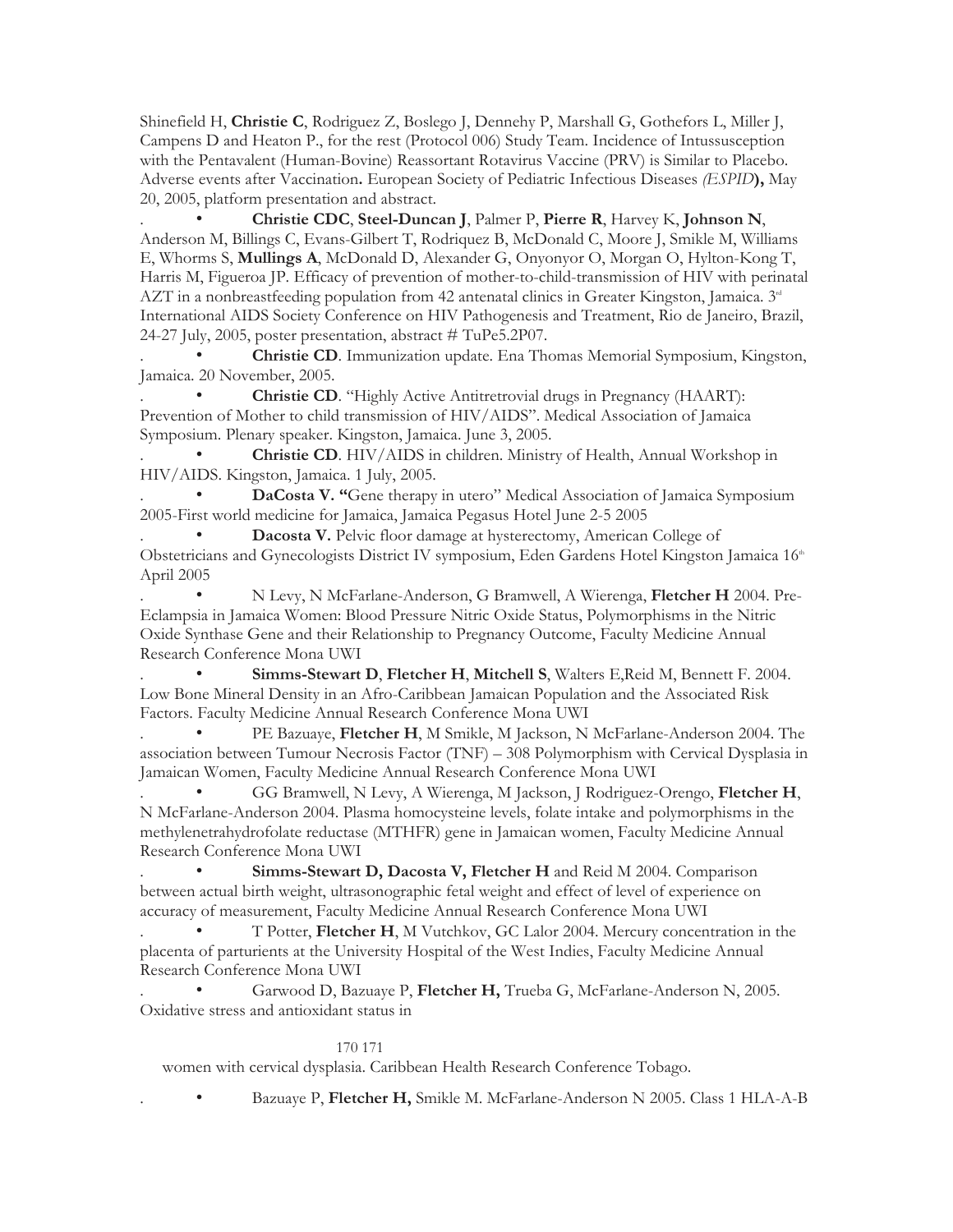haplotypes and tumour necrosis factor (TNF-á)-308 polymorphisim and cervical dysplasia. Caribbean Health Research Conference Tobago.

. • Gossell-Williams M, **Fletcher H,** McFarlane-Anderson N, Jacob A, Patel J Zeisel S. 2005. Free plasma choline concentrations during the first to second trimester of pregnancy in Jamaican women; implications of inadequate dietary intake. Caribbean Health Research Conference Tobago.

Harrison A, Paediatric First Aid workshop, Early Childhood Commission workshop "quality early childhood service delivery within a legal framework"

. • L. Lord, **Kulkarni S**, A. Mccaw-Binns, "Why Mothers Die" A 5-year review of maternal deaths at the UHWI 2000-2004. Annual Research Day, FMS UWI, November 17 -18, 2004, UWI, Mona.

. • D. Wissart, Prof. O. Parshad, **Kulkarni S,** Thyroid function and Post-partum depression, Annual Research Day, FMS UWI, November 17-18, 2004, UWI, Mona

• L Samuels, **V. Dacosta** and . **Kulkarni S,** Megacystis in-utero, th

treatment by vescico-centesis, Annual Perinatal Conference, Department of Obstetrics, Gynaecology and Child Health, UWI, Mona, February 11 -13, 2005

**Millard D.** Update on Rheumatic Fever – WHO Guidelines. Cardiology Conference Room, UHWI. June 17, 2005.

Johnson N. Gynecological Manifestations and the Management of HIV. Building Bridges Conference – United States Embassy. October 2004

Johnson N. Postpartum Seizures in HIV/AIDS. Clinico-Pathological Conference. December 2004

Johnson N. Emergency Department Management of Vaginal Bleeding in the Non-Pregnant Patient. Jamaica Emergency Medicine Association Symposium. March 2005

Johnson N. Medical treatment of Uterine Fibroids Caribbean Woman symposium on uterine fibroids 2005

Johnson N. Preterm Labour. What's New? Medical Association of Jamaica 15<sup>th</sup> Symposium. June 2005

Pierre R, Branday JM, Wierenga A, Pottinger A. "Students' perception of the 'educational climate' at the Faculty of Medical Sciences, Mona". Poster presentation FMS 13<sup>th</sup> Annual Research Conference, November 11, 2004, Kingston Jamaica.

Pierre RB, Swaby P, Sue-Ho R, Walters C. "Impact of a lifestyle risk intervention in high school students in Jamaica". Poster presentation at the Caribbean Health Research Council, 50<sup>th</sup> Annual Council and Scientific Meeting, April 20 -23, 2005, Tobago.

Pottinger AM, Mckenzie C, Frederick J, DaCosta V, Wynter S, Everett D, Walters Y. "Gender differences in coping response and beliefs about infertility between Afro-Caribbean men and women"; Caribbean Health Research Conference, 50<sup>th</sup> Annual Scientific Conference, Rovanel's Resort, Tobago. April 21 -23, 2005 (14 pages)."

Jackson MA, **Samms-Vaughan ME**, Ashley DC. "Psychosocial, cognitive and socio-demographic factors associated with under-and overweight among 11-12 year old Jamaican children." Caribbean Health Research Council 50<sup>th</sup> Annual Council Scientific Meeting. Tobago, West Indies. April, 2005.

. • **Samms-Vaughan, ME. "**Early Childhood Development : An Investment in Breaking The Cycle of Poverty. PIOJ Seminar on Intergenerational Transmission of Poverty." Jamaica Conference Centre. April, 2005.

Samms-Vaughan, ME. "Early Childhood Development. What do we know and what are we doing?" Paediatric Association of Jamaica 15<sup>th</sup> Biennial Conference, Jamaica Conference Centre, March 2005.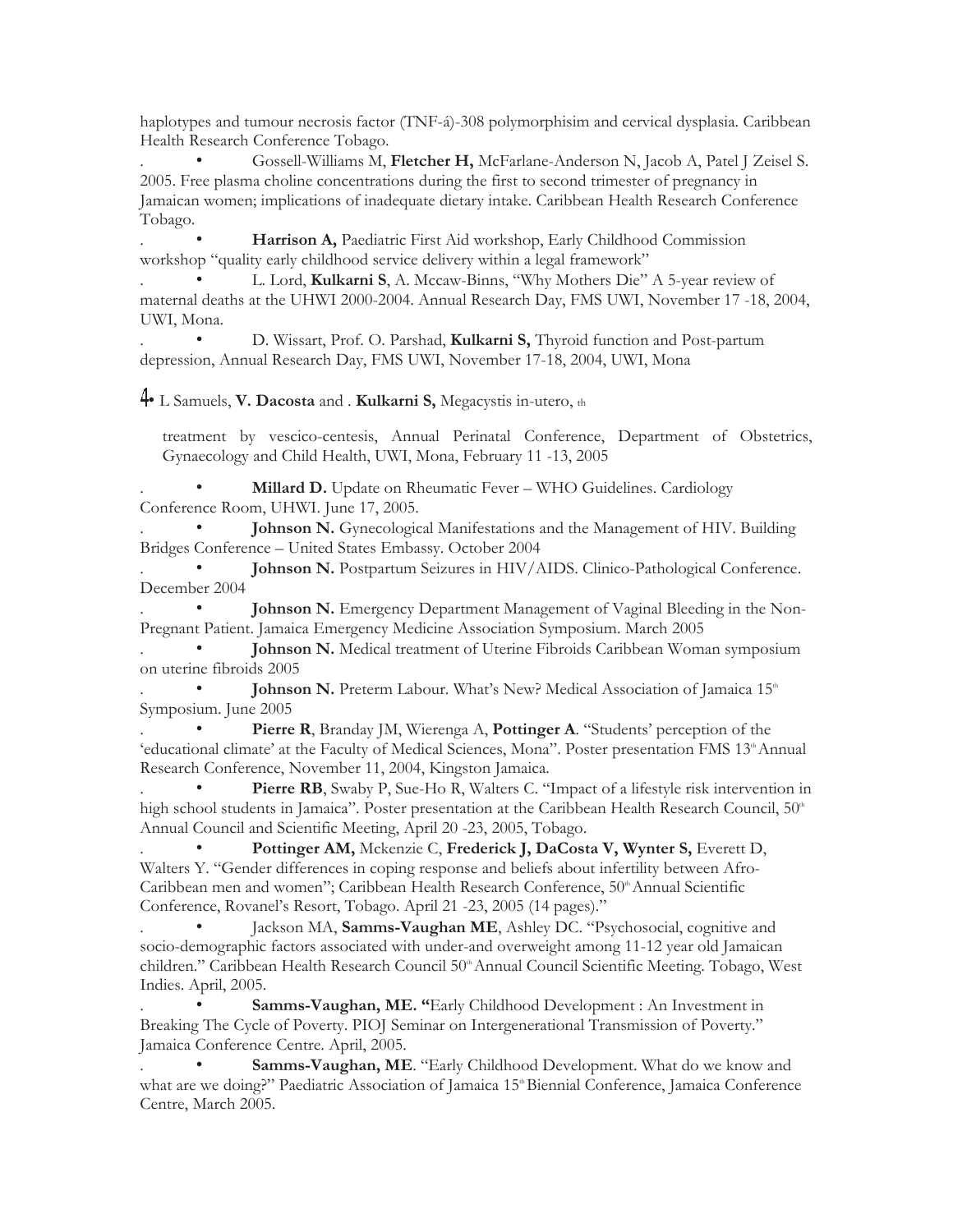Samms-Vaughan, ME. "ADHD: The Jamaican Experience." Janssen-Cilag Conference. Knutsford Court Hotel, Kingston Jamaica. March 2005

Samms-Vaughan ME. "Aggression and Exposure to Violence in Jamaican Children. Caribbean Psychiatry Conference." Jamaica Conference Centre. November 2004.

Samms-Vaughan ME. "Impact of Violence on Children's Behaviour." 13<sup>th</sup> Annual Research Conference and Workshop. Faculty of Medical Sciences, UWI, Mona Campus. November 2004.

Samms-Vaughan ME, Milbourn P. "Behaviour and Emotional Disorders in Jamaican Children." UNICEF Conference on Design of a System for Screening, Referral and Early Intervention for Children at Risk in Jamaica. Jamaica Conference Centre. November 2004.

Samms-Vaughan ME, Ashley D, McCaw-Binns A, Jackson

172 173

M, Atkinson U. "The Jamaican Birth Cohort Studies: rd

Methodology and Uses." The Conference on Epidemiological Longitudinal Studies in Europe, Bristol, UK. September 2004**.** 

• **Samms-Vaughan ME,** Atkinson U, Jackson M, Ashley D. th

"Jamaican Adolescents Romantic Relationships**."** International Conference on Adolescent Health and Welfare and World Youth Forum. UWI Mona Campus. August 2004

Thame K, Paediatric Association of Jamaica Outreach Symposium Whispering Bamboo Restaurant, St. Thomas "Acute Gastroenteritis"

Thame K, June 23, 2005 Paediatric Association of Jamaica Symposium, Terra Nova Hotel "Nutritional Issues for the Chronically Ill Child"

. • **Thame K,** June 23, 2005 Paediatric Association of Jamaica Symposium, Terra Nova Hotel "Issues in Infant Feeding"

. • **Thame M,** ToRCH Infections Seminar for Midwives Conference Centre Kingston 2004. Body Composition in pregnancies of adolescent girls and mature women and the impact on fetal growth and birth weight Caribbean Health Research Council 50<sup>th</sup> Annual Scientific Meeting Tobago April 2005

Thame M, Pregnancy Performance in Homozygous Sickle Cell Disease at the University Hospital of the West Indies

174

Jamaica Association of Health Services Executives. March 2005

Thame M, The Jamaican Fetus 4<sup>th</sup> Perinatal Conference, University of the West Indies, Mona February 2005

. • **Thame M**, **Trotman H, Fletcher H, Antoine M**. Body composition between pregnancies of adolescent girls and mature women and the impact on fetal growth and birth weight. Caribbean Health Research Council 50<sup>th</sup> Annual Council and Scientific Meetings, Tobago. April 2005.

. • **Trotman H,** Ward E, McCaw-Binns A. Non-fatal, unintentional injuries in children in six parishes in Jamaica. Caribbean Health Research Council 50<sup>th</sup> Annual Council and Scientific Meetings, Tobago. April 2005.

Trotman H, Bell Y. Neonatal group B streptococcal infection at the University Hospital of the West Indies: a ten-year experience. FMS 13<sup>th</sup> Annual Research Conference November 2004.

Young J, Barton M, Richards-Dawson MA, Trotman H. Knowledge, perception and practice of healthcare workers toward pain in neonates at tertiary level hospitals in Kingston,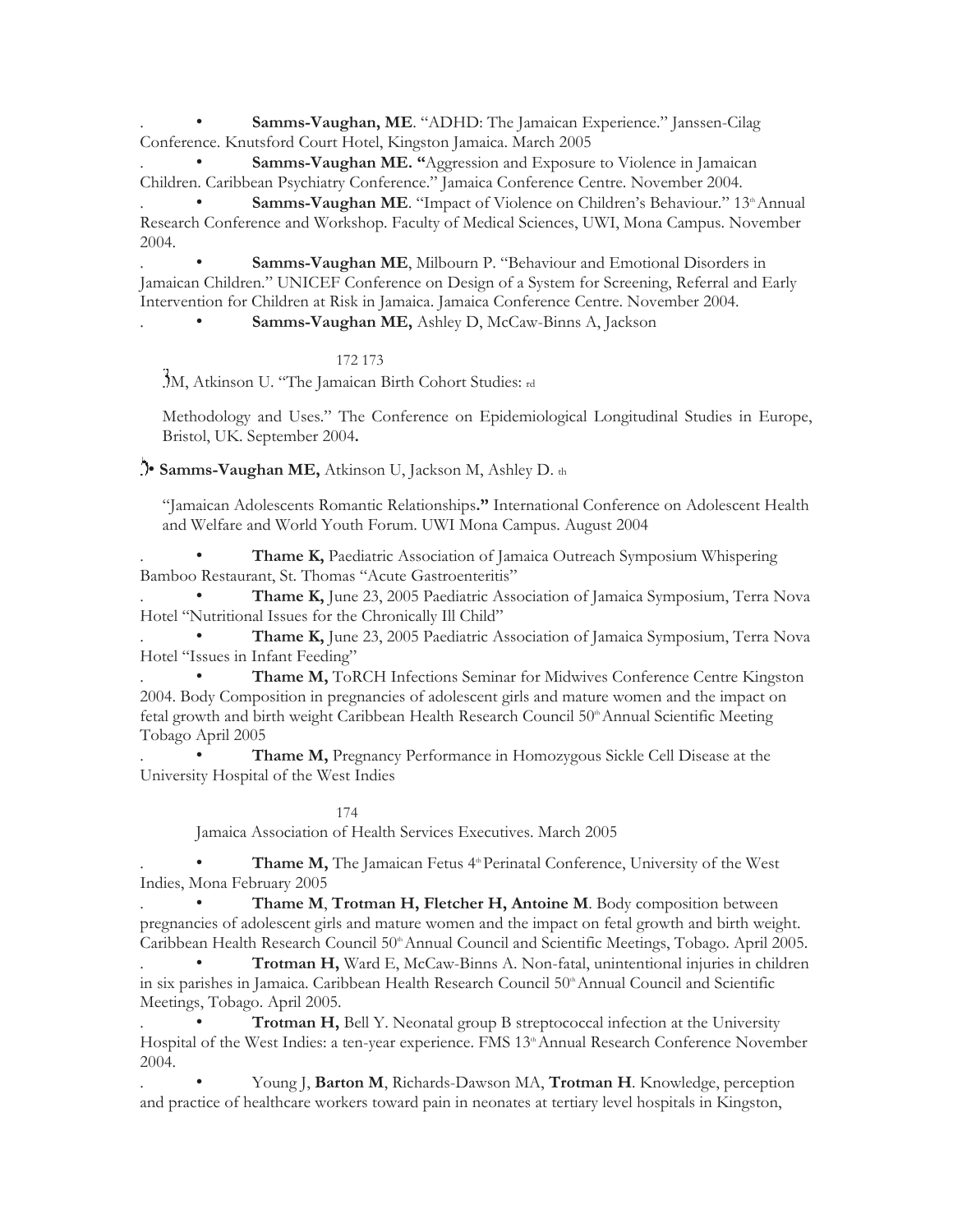Jamaica. FMS 13<sup>th</sup> Annual Research Conference November 2004. **(**Oral)

## **PUBLICATIONS**

#### **Refereed:**

## **WIMJ = West Indian Medical Journal**

\* **Christie CDC**. **A** Paediatric and Perinatal HIV/AIDS Leadership Initiative in Kingston, Jamaica. *WIMJ,* 2004: 53;

5: 283 -292.

.\* **Johnson N, Mullings A**., Harvey K, Alexander G, McDonald D, Smikle M, Williams E, Palmer P, Whorms S, Figueroa PS, **Christie CDC**. HIV Sero-prevalence, Uptake of Interventions to Reduce Mother to Child Transmission and Birth Outcomes in Greater Kingston, Jamaica. *WIMJ,*  2004: 53; 5: 297 -302.

.\* Rodriguez B, **Steel-Duncan JC, Pierre R**, Evans-Gilbert T, Hambleton I, Palmer P, Figueroa JP, **Christie CDC**. Sociodemographic factors of HIV-exposed and HIV-infected Jamaican children. *WIMJ,* 2004: 53; 5: 303 -307.

.\* **Steele-Duncan J, Pierre R**, Evans-Gilbert T, Rodriquez B, Smikle M, Palmer P, Whorms S, Hambleton I, Figueroa JP, **Christie CDC**. Uptake of Interventions, Outcomes and Challenges in caring for HIV-exposed infants in Kingston, Jamaica. *WIMJ,* 2004: 53; 5: 308 -314.

.\* **Pierre R, Steel-Duncan J**, Evans-Gilbert T, Rodriguez B, Palmer P, Smikle M, Whorms S, Hambleton I, Figueroa JP, **Christie CDC**. CDC-defined Diseases and Opportunistic Infections in Jamaican children with HIV/AIDS. *WIMJ,* 2004: 53; 5: 315 -321.

.\* Evans-Gilbert T, **Pierre R**., **Steel-Duncan J**., Rodriguez B., Whorms S., Palmer P, Figueroa JP., **Christie CDC.** Anti-retroviral Drug Therapy in HIV-infected Jamaican Children. *WIMJ,* 2004: 53; 5: 322 -326.

.\* Palmer P, Anderson-Allen MM, Billings CC, Moore J.T., McDonald–Kerr C., **Steel-Duncan JC, Christie CDC**. Nursing Interventions in the Kingston Pediatric and Perinatal HIV/AIDS Program. *WIMJ,* 2004: 53; 5: 327-331.

.\* Walker E, Mayes B, Ramsay H, Hewitt H, Bain B, **Christie CDC**. Socio-demographic and Clinical Characteristics of Jamaican Adolescents with HIV/AIDS. *WIMJ,* 2004: 53; 5: 332 -338.

.\* Geoghagen M, Farr JA, Hambleton I, **Pierre R**, **Christie CDC**. HIV and TB Co-infections in Jamaican Children. *WIMJ,* 2004: 53; 5: 339 -345.<br><sup>\*</sup> Geoghagen M. **Pierre R.** Evans-Gilbert T.

.\* Geoghagen M, **Pierre R,** Evans-Gilbert T, Rodriguez B, **Christie CDC**. TB, Scabies and Chicken pox Outbreaks in an Orphanage for Children with HIV/AIDS in Jamaica. *WIMJ,* 2004: 53; 5: 346 -351.

.\* **Steel-Duncan JC, Pierre R**., Evans-Gilbert T., Rodriguez B., **Christie CDC**. HIV/AIDS Following Sexual Assault in Jamaican Children and Adolescents – A Case for Post

176

Exposure Prophylaxis for HIV. *WIMJ,* 2004: 53; 5: 352 355.

**Steel-Duncan J., Pierre R., Gabay L., Christie CDC**. Nevirapine-associated rash in a Jamaican child. *WIMJ,* 2004: 53; 5: 356 -358.

.\* **Christie CDC**. A Celebration of Academic Excellence in Pediatrics in Honor of Professor Richard Olmsted. *WIMJ,* 2004: 53; 5: 363 -365.

.\* **Pierre RB**, Wierenga A, **Barton-Forbes M**, Branday JM., **Christie CDC.** Student evaluation of an OSCE in Paediatrics at the University of the West Indies, Jamaica. *Biomed Central Med Ed*, 2004; 4**:** 22;

.\* **Pierre R,** Wierenga A., **Barton M**., **Thame K,** Branday M., **Christie CD**. Student selfassessment in a pediatric Objective Structured Clinical Examination. *WIMJ,* 2005 Mar; 54(2): 144 -8.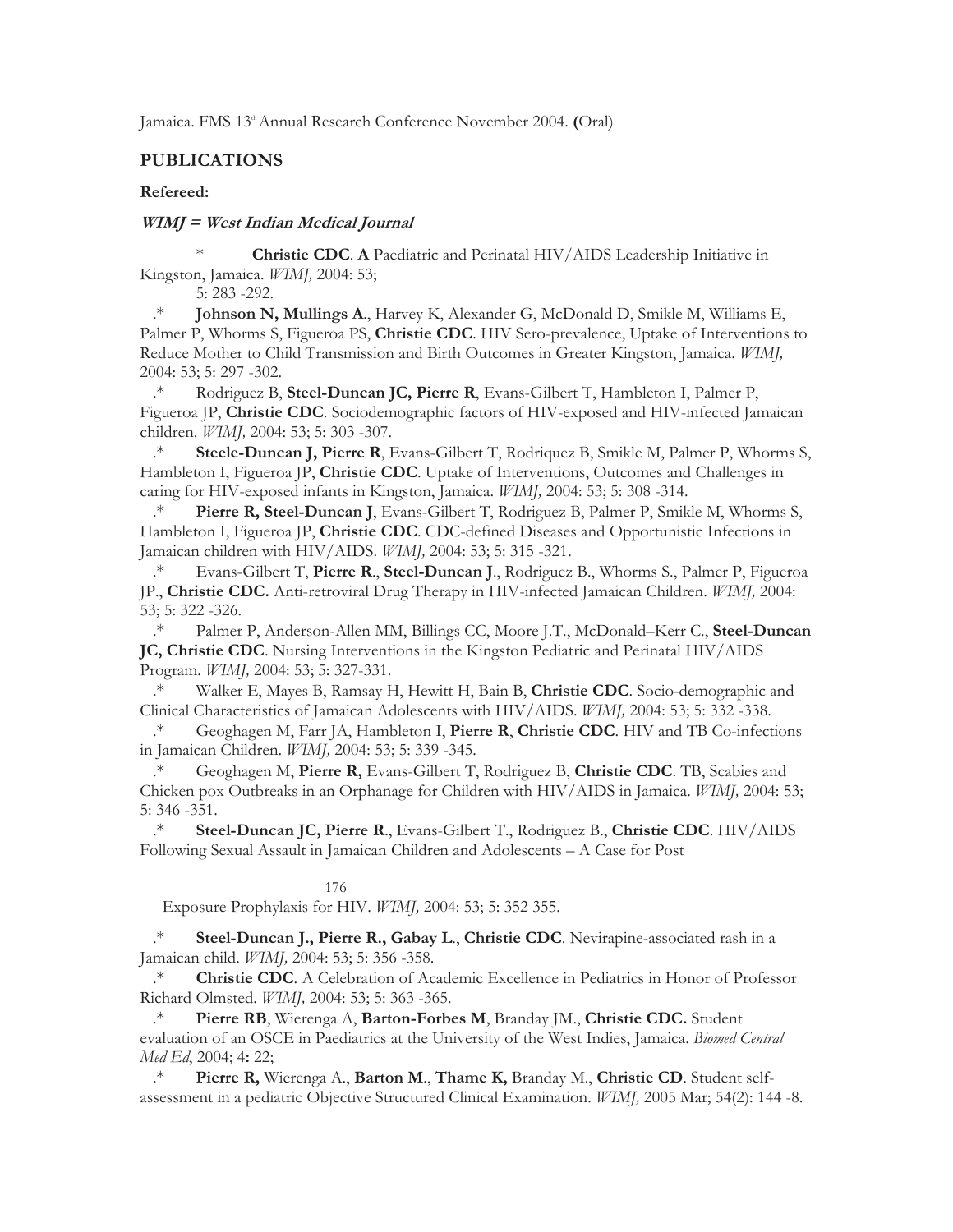.\* Vesikari T, Matson DO, Van Damme P, Heyse JF, Dallas MJ, Goveia MG, Black SB, Shinefield HR, **Christie CDC**, Santosham M, Rodriguez Z, Ylitalo S, Dennehy P, Marshall GS, Gothefors L, Clark HF, Onorato MT, Campens D, Boslego JW, Offit PA, Heaton PM For the REST (Protocol 006) Study Team. No Increase in Intussusception Risk Among Infants Receiving a Pentavalent Human-Bovine Reassortant Rotavirus Vaccine, *New England Journal of Medicine*, July 5, 2005.

.\* **Pottinger, A** & Nelson, K. "A climate of punishment in Jamaican classrooms: attitudes, beliefs and use of disciplinary practices by educators"; *Caribbean Journal of Psychology*, 1, (1) (2004) 22 - 33.

.\* **Pottinger AM.** "Disrupted care-giving relationships and emotional well-being in school-age children living in inner city communities"; *Caribbean Childhoods: From Research to Action*, 2, (2005) 38 - 57**.** 

.\* Rodriguez B**,** Steel-Duncan JC, **Pierre R**, Evans-Gilbert T, Hambleton I, Palmer P, Figueroa JP, Christie CDC.

177

"Socio-demographic factors of HIV-exposed and HIV-infected Jamaican children". *WIMJ* 2004; 53: 303 -7.

\* **R Pierre**, DH Ramsay, M Loudon. "HIV/AIDS and affected Jamaican children – a vulnerable generation".

*Caribbean childhoods: from research to action: Journal of the Children's Issues Coalition, the UWI*. Vol. 2, pp 82 -99, 2005.

.\* **Thame M**, Osmond C, R Wilks, F Bennett, Forrester T. Fetal Growth is directly related to maternal anthropometry and placental volume. *Eur J Clin Nutr*. 2004; 58(6): 894

.\* Serjeant GR, Look Loy L, Crowther M, Hambleton IR, **Thame M**. Outcome of pregnancy in homozygous sickle cell disease: Observations from the Jamaican Cohort Study. *Obstet Gynecol*  2004;103(6):1278

.\* **Thame M**, Franklin L, Young J, Hall C, Saunders GL, Williams NP. An Unusual Presentation of Group B Streptococcal Sepsis. *WIMJ,* 2004; 53(6): 367 -438.

.\* Nichols S, Boyne M, **Thame M**, Osmond C, Wilks R Bennett F, McFarlane-Anderson Young R, Forrester T. Cold induced elevation of forearm vascular resistance is inversely related to birth weight. *J Hum Hypertens.* 2005; 19(4): 309 -14.

.\* Phillips D, Bennett F, Wilks R, **Thame M**, Boyne M, Osmond C, Forrester T. Maternal Body Composition, Offspring Blood Pressure and the Hypothalamic-Pituaitary-Adrenal Axis. *Paediatr Perinat Epidemiol*. 2005; 19(4): 294 -302.

.\* Serjeant GR, Hambleton I.R , **Thame M.** Fecundity and pregnancy outcome in sickle cellhaemoglobin C (SC) disease: Observations from a cohort study, *Brit Jour Obstet Gynaecol*  2005;112(9):1308 -14

.\* **Samms-Vaughan ME,** Jackson MA, Ashley DC. Urban Jamaican children's exposure to community violence. *WIMJ* 2005; 54(1):14 -21

.\* **Samms-Vaughan ME,** Williams S, Brown J. Disciplinary practices among parents of six year olds in Jamaica. *Journal of the Children's Issues Coalition* 2005; 1:58 -70.

.\* Brooks K**, Samms-Vaughan ME,** Karmaus W. Are oral contraceptive use and pregnancy complications risk factors for atopic disorders among offspring? *Pediatric Allergy and Immunology* 2004; 15 (6): 487 -496.

Beardslee WR, Bedregal P, Belfer ML, Carlson M, Duarte C, Earls F, Herrera LD, Hoven CW, Mercer R, Miranda C, Molina H, Perrin J, **Samms-Vaughan ME.** Fostering Child Well-Being. *Revista: Harvard Review of Latin America.* Publication of the David Rockefeller Centre for Latin American Studies, Harvard University. Winter 2004; 24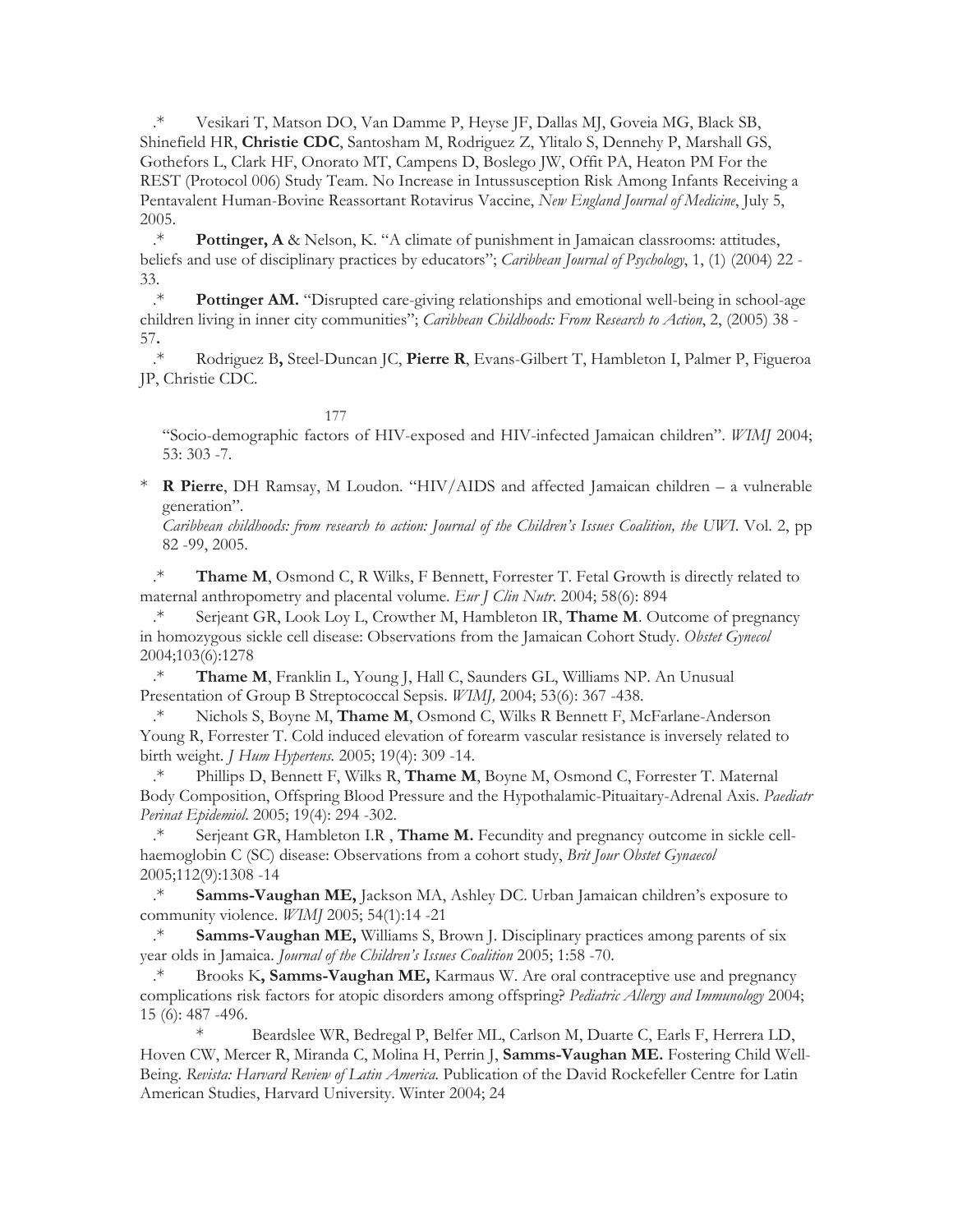26.

.\* **Trotman H**, Lord C, **Barton M, Antoine M.** Hypernatremic Dehydration in Jamaican Breast-fed Neonates: an eleven year review in a baby friendly hospital. *Ann Trop Paediatr* 2004; 24: 295 -30

.\* Duncan ND, Brown B, Dundas SE, Wierenga K, **Kulkarni S**, Pinnock-Ramsaran C, Abel C "Minimal intervention management" for gastroschisis: a preliminary report. *WIMJ.* 2005; 54:152 -4.

.\* Painless Depo-provera injections using the pinch technique. **Fletcher H** *J Obstet and Gynaecol*  2004 24: 565 -566

.\* Correlation between transvaginal ultrasound measured endometrial thickness and histopathological findings in black women with postmenopausal bleeding. Phillip H, **DaCosta V**, **Fletcher H** and **Kulkarni S**. *J Obstet and Gynaecol* 2004; 24: 568 -572

178

#### **Non-refereed**

**Pottinger A.** (2004). "On bereavement counselling". Development: Journal for Ministry and Mission, 1, (2) 21

28**.** 

.\* Mitchell S. Female infertility. Health Home & Garden magazine Editor Wint F 2005; 5: 58

#### **Abstracts:**

**Christie CD**. A pediatric and perinatal HIV/AIDS Leadership Initiative in Kingston Jamaica – summary of

year two's results. Elizabeth Glaser Pediatric AIDS Foundation, Annual Think Tank, White Oak, Florida, November, 2004.

.\* **Christie CD**. "A perspective from the field: the value of collaborative research partnerships", Dec 1, 2004.

\* Vesikari T, Matson D, Van Damme P, Heyse J<sup>+</sup>, Dallas M, Goveia M, Black S, Shinefield H, **Christie C**, Rodriguez Z, Boslego J, Dennehy P, Marshall G, Gothefors L, Miller J, Campens D and Heaton P., for the rest (Protocol 006) Study Team. Incidence of Intussusception with the Pentavalent (Human-Bovine) Reassortant Rotavirus Vaccine (PRV) is Similar to Placebo. Adverse events after vaccination**.** *European Society of Pediatric Infectious Diseases* (ESPID), May 20, 2005, platform presentation and abstract.

.\* **Christie CDC**, Steel-Duncan J, Palmer P, Pierre R, Harvey K, Johnson N, Anderson M, Billings C, Evans-Gilbert T, Rodriquez B, McDonald C, Moore J, Smikle M, Williams E, Whorms S, Mullings A, McDonald D, Alexander G, Onyonyor O, Morgan O, Hylton-Kong T, Harris M, Figueroa JP. Efficacy of prevention of mother-to-child-transmission of HIV with perinatal AZT in a nonbreastfeeding population from 42 antenatal clinics in Greater Kingston, Jamaica. 3<sup>rd</sup> International AIDS Society Conference on HIV Pathogenesis and Treatment, Rio de Janeiro, Brazil, 24 -27 July, 2005, poster presentation, abstract # TuPe5.2P07.

.\* Pre-Eclampsia in Jamaica Women: Blood Pressure Nitric Oxide Status, Polymorphisms in the Nitric Oxide Synthase Gene and their Relationship to Pregnancy Outcome. N Levy, N McFarlane-Anderson, G Bramwell, A Wierenga, **Fletcher H** *WIMJ,* (Supp 5) 2004; 53:13

.\* Low Bone Mineral Density in an Afro-Caribbean Jamaican Population and the Associated Risk Factors. **Simms-Stewart D**, **Fletcher H**, **Mitchell S**, Walters E, Reid M, Bennett F. *WIMJ,*  (Supp 5) 2004; 53:14

The association between Tumour Necrosis Factor (TNF) –308 Polymorphism with Cervical Dysplasia in Jamaican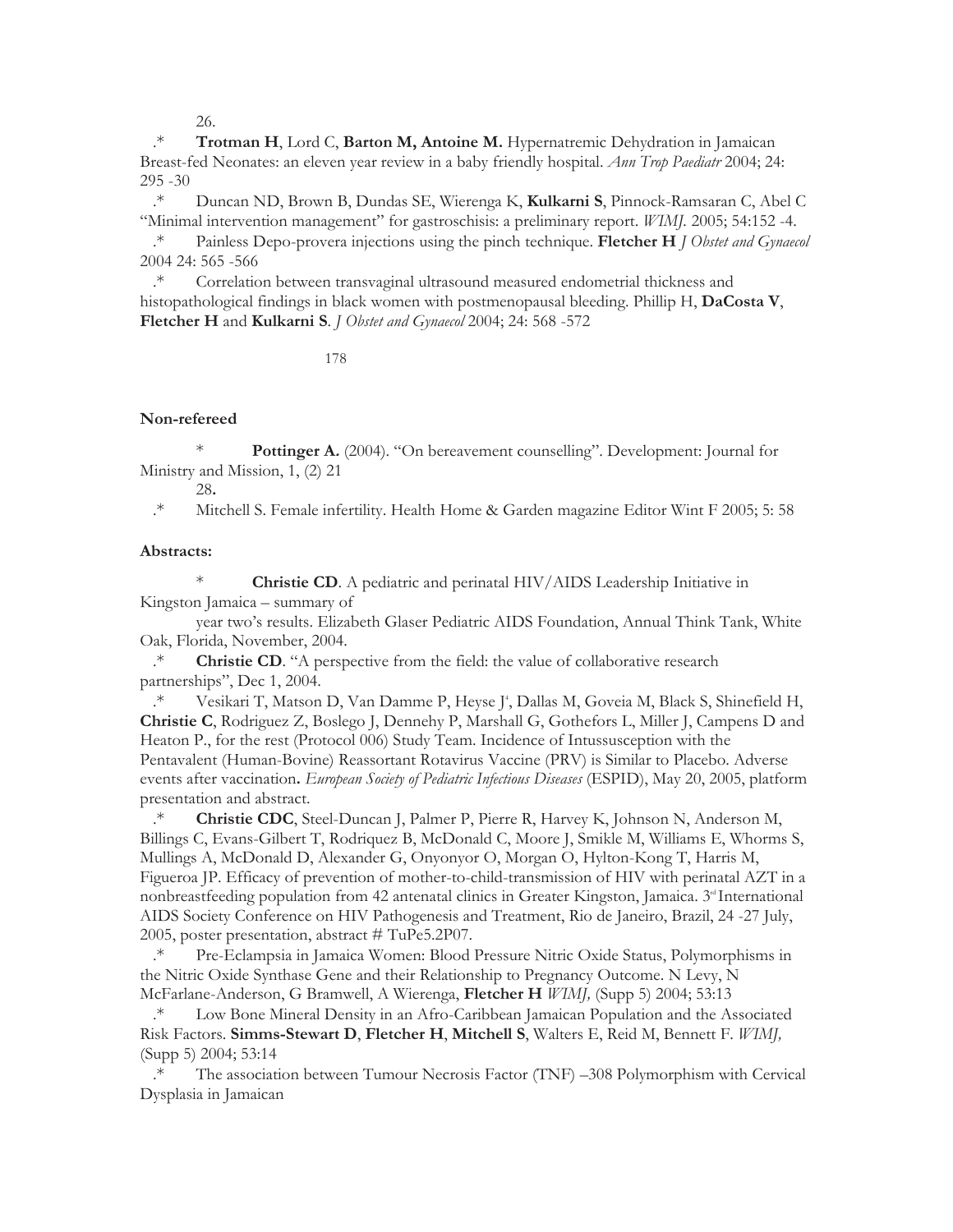180

Women Bazuaye PE, **Fletcher H**, Smikle M, Jackson M, McFarlane-Anderson N. *WIMJ***,** (Supp 1) 2004; 53:14

.\* Plasma homocysteine levels, folate intake and polymorphisms in the methylenetrahydrofolate reductase (MTHFR) gene in Jamaican women. Bramwell GC, Levy N, Wierenga A, Jackson M, Rodriguez-Orengo J, **Fletcher H**, McFarlane-Anderson N. *WIMJ,* (Supp 5) 2004; 53:25

.\* Comparison between actual birth weight, ultrasonographic fetal weight and effect of level of experience on accuracy of measurement. **Simms-Stewart D, Dacosta V**, **Fletcher H** and Reid M *WIMJ,* (Supp 5) 2004; 53:31

.\* Mercury concentration in the placenta of parturients at the University Hospital of the West Indies. Potter T, **Fletcher H**, Vutchkov M, Lalor GC. *WIMJ,* (Supp 5) 2004; 53:32

.\* Body Composition between pregnancies of adolescent girls and mature women and the impact on fetal growth and birth weight. **Thame M, Trotman H**, **Fletcher H**, **Antoine**  .**M.** *WIMJ,* Supp 2) 2005; 54:37

.\* Oxidative stress and antioxidant status in women with cervical dysplasia. Garwood D, Bazuaye P, **Fletcher H,** Trueba G, McFarlane-Anderson N, *WIMJ,* (Supp 2) 2005; .54:72

.\* Class 1 HLA-A-B haplotypes and tumour necrosis factor (TNF-á)-308 polymorphisim and cervical dysplasia. Bazuaye P, **Fletcher H,** Smikle M. McFarlane-Anderson N *WIMJ***,** (Supp 2) 2005; 54:72

.\* Free plasma choline concentrations during the first to second trimester of pregnancy in Jamaican women; implications of inadequate dietary intake. Gossell-Williams M, **Fletcher H,**  McFarlane-Anderson N, Jacob A, Patel J Zeisel S. *WIMJ,* (Supp 2) 2005; 54:74

## **BOOK CHAPTERS**

#### **Publications -Books and Monographs:**

\* Brown-Tomlinson J, Harvey K, **Christie CDC,** Figueroa P. Clinical Management of HIV Disease: *Jamaican Guidelines for* 

*Health Care Providers.* Ministry of Health, national HIV/AIDS Prevention and Control Program, 2004.

.\* Abdominal Myomectomy revisited. **Fletcher H** and **Fredrick J**. *Progress in Obstetrics and Gynaecology* Vol 16, Editor John Studd 2005 Ch 17 P277-286 Churchill Livingstone Edinburgh London New York Philadelphia Sydney Toronto

.\* **Samms-Vaughan, ME**. *The Jamaican Pre-School Child: The Status of Early Childhood Development in Jamaica.* Planning Institute of Jamaica. 2005.

Samms-Vaughan M.E. Child Mortality. In: Caribbean Regional Report on the Implementation of the Millenium Development Goals (MDG's). Prepared for the United Nations Development Programme (UNDP). Benn D (editor), Bailey B, Bain B, Clayton A, McCaw-Binns A, Miller E, Samms-Vaughan M, Witter M. University of the West Indies, Mona, 2004.

#### **Technical Reports**

Kulkarni S. Training and Implementation in the use of the WHO partograph November 2004 – March 2005 EC/ UNFPA/MOH Jamaica.

.\* **Millard D.** Consultant, WHO Technical Report Series 923, Geneva 2004. World Health Organisation.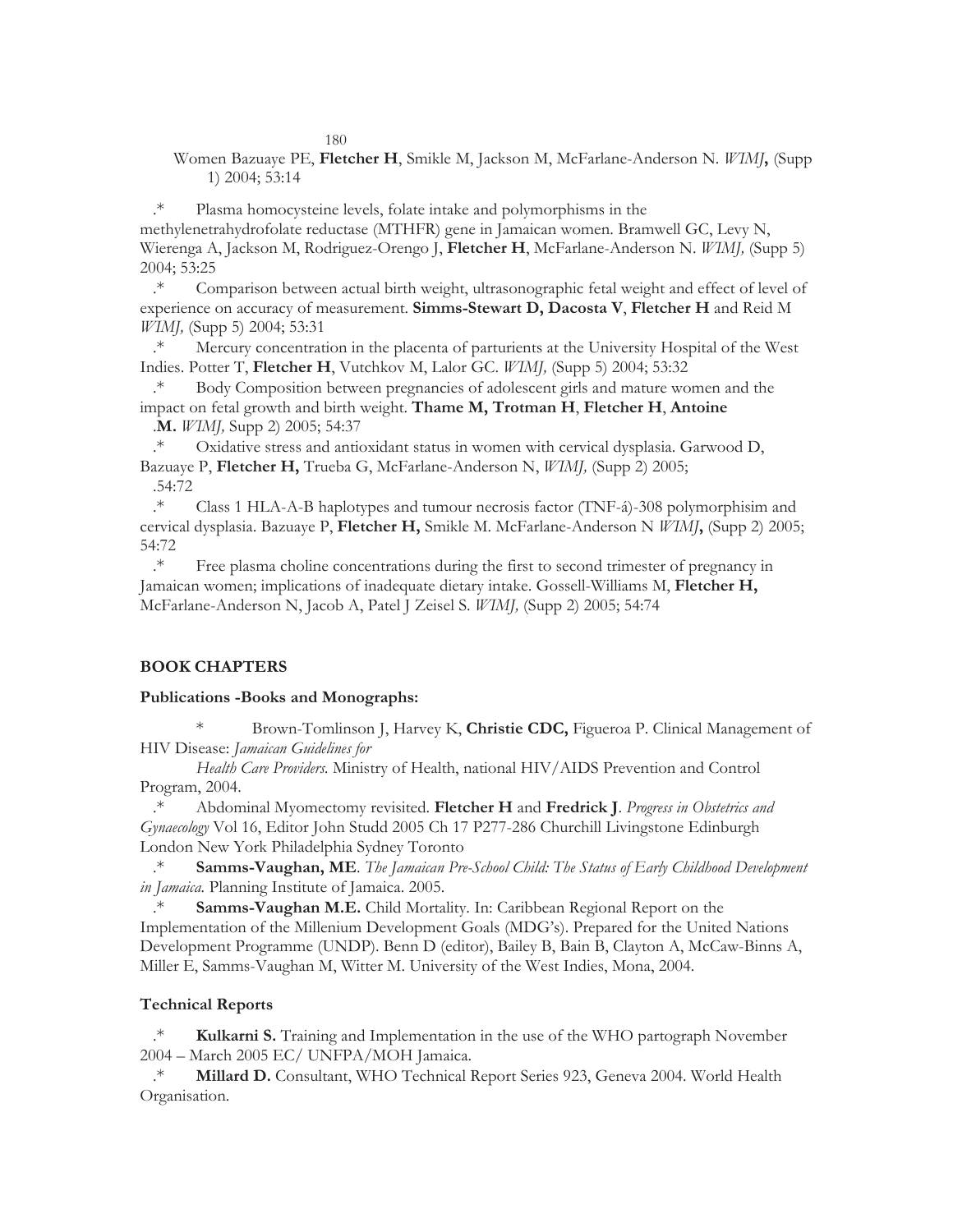.\* **Pierre R.B**. Adolescent HIV/AIDS Prevention Maze: Analysis of Lifestyle Risk Intervention for the Adolescent HIV/AIDS Education Project funded by Global Fund for AIDS Tuberculosis and Malaria; for HOPE *worldwide* Jamaica, May 2005.

.\* **Samms-Vaughan M.E**. An analysis of Jamaican Children outside the traditional school system. Prepared for the Inter-American Development Bank. 2004.

Samms-Vaughan, M.E. An analysis of urban Jamaican children's exposure to corporal punishment at 11-12 years. Prepared for the Pan American Health Organisation. 2004.

#### **CURRICULUM MATERIAL:**

.\* **Samms-Vaughan ME, Barton M** (ed.). A Study Guide in Paediatrics (Stage II). CD-ROM.(2005)

.\* **Kulkarni S.** Special skills module (SSM) for MBBS year 3 students. Fetal Medicine-growth and development

#### **AWARDS and HONOURS:**

#### **Professor Horace Fletcher**

Recipient of award "Best Researcher for the Faculty of Medical Sciences", UWI Awards Ceremony (In Recognition of Outstanding Researchers) 2005

#### **Dr Maureen Samms-Vaughan**

Recipient of award for best publication for the Faculty of Medical Sciences (Paper entitled "Nutritional Status of 11-12 year old Jamaican children: Coexistence of under and overnutrition" UWI Awards Ceremony (In Recognition of Outstanding Researchers) 2004

#### **Dr Helen Trotman-Edwards**

Young J, Barton M, Richards-Dawson MA, Trotman H. FMS 13th Annual Research Conference November 2004. **(**Oral) Joint winner of the Paediatric Association of Jamaica Prize for best Paediatric presentation.

## **INCOME GENERATION**

#### **Research Grants:**

#### **Professor Celia Christie**

Figueroa P, (Principal Investigator); **Christie CDC** (Senior Co-Investigator – Pediatrics/Perinatal HIV/AIDS) "HIV/AIDS Clinical Trials in Jamaica" NIH contract: RFA-A1-05-002, submitted July 2005

Grant amount – **US\$3,791,131.00** 

#### **Christie CDC** (Principal Investigator)

"Mega-trial of Safety and Efficacy of Pentavalent (G1, G2, G3, G4, and P1) Human Reassortant Rotavirus Vaccine in Healthy Infants", Merck and Co., USA.

#### Grant amount – **US\$1,861,020.00**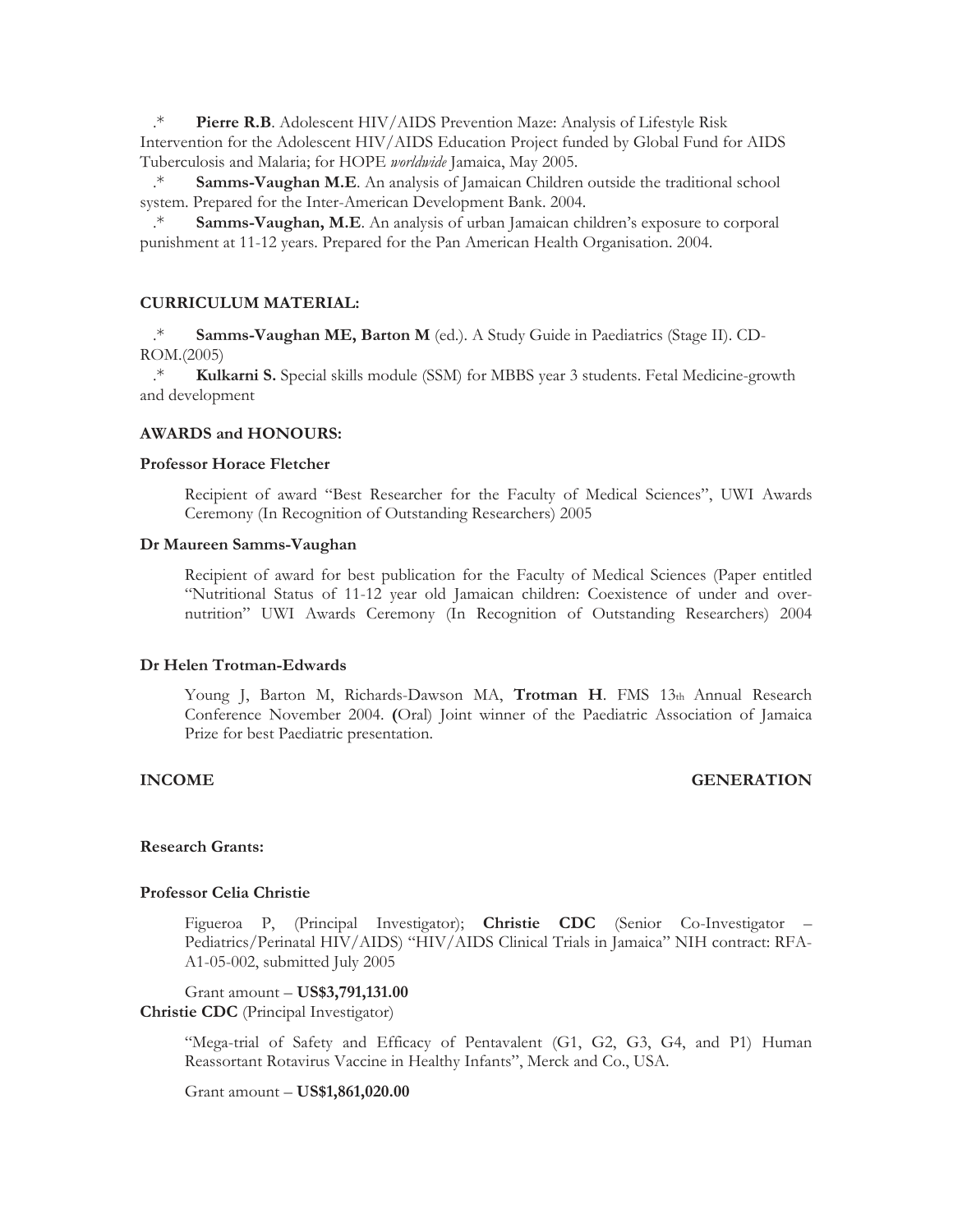#### **Christie CDC** (Principal Investigator) 2002 – 2006

"Pediatric HIV/AIDS Leadership Initiative in Kingston, Jamaica" International Leadership Award, Elizabeth Glaser Pediatric AIDS Foundation.

Grant amount – **US\$ 472,500.00** 

**Christie CDC** (Principal Investigator) 2003 -2006

"Pediatric HIV/AIDS Outreach Clinics in Jamaica". Embassy of Jamaica, Washington, DC, 2003

Grant amount – **US\$ 4,855.28** 

#### **Professor Horace Fletcher**

2005 \$10,909.51 US (\$338,195.00 Jamaican dollars per year) Research Grant from PAHO to Population council/Ministry Health/UWI for the study Emergency Contraception Provider Knowledge Attitude and Practices in the Caribbean (Co-investigator)

P.I.: M Gossell Williams, Co-Investigators: M. Samms-Vaughan, **H Fletcher** 

| Source : | Gerber Baby Foods & University of North |
|----------|-----------------------------------------|
|          | Carolina                                |
| Title:   | Choline and neuro-development in humans |

Grant Period**:** 1/1/05 -30/6/08 Annual direct costs: **US\$ 155,000.00 Dr S Kulkarni** 

|     |     | \$50,000 USD Grant from <i>UNFPA and Ministry of Health</i> Training in the use of |             |                |
|-----|-----|------------------------------------------------------------------------------------|-------------|----------------|
| the | WHO | partograph.                                                                        | (Principal) | investigator). |

#### **Dr M Samms-Vaughan**

P.I.: R. Wilks, Co-Investigators: D. Ashley, F. Bennett, T Ferguson, T Forrester, M. Jackson, J.Knight-Madden, **M. Samms-Vaughan,** K. Vaughan, N. Younger

Source : National Health Fund, CHASE Fund, Caribbean

Cardiac Society, Caribbean Health Research Council, UHWI Title: The impact of early-life experiences on cardio-vascular risk in Jamaica

Grant Period**:** 1/1/05 -30/6/06

Annual direct costs: **J\$ 14,000,000.00 P.I.: M. Samms-Vaughan** 

Source : UNICEF

Title: The evaluation of a community based parenting programme in Jamaica Grant Period**:**  1/1/05 -30/6/06

Annual direct costs: Phase I **J\$ 1,775,250.00** 

P.I.: M Gossell Williams, Co-Investigators: **M. Samms-Vaughan**,H Fletcher

Source : Gerber Baby Foods & University of North Carolina

Title: Choline and neuro-development in humans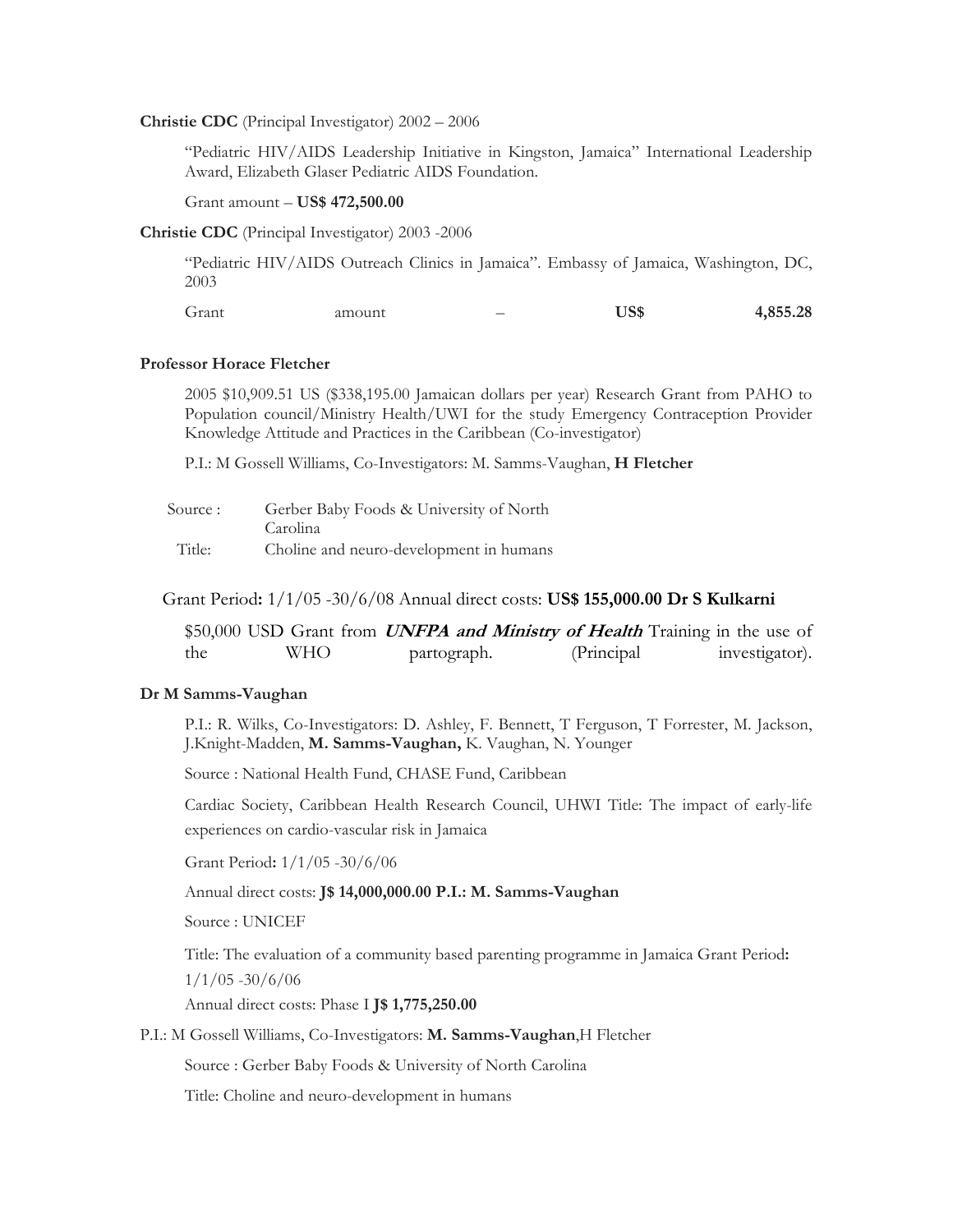| Grant<br>Period: | 1/1/05 | $-30/6/08$ |
|------------------|--------|------------|
|------------------|--------|------------|

#### Annual direct costs: **US\$ 155,000.00 P.I.: M. Samms-Vaughan**

Source : Dudley Grant Memorial Trust (through EFJ), World Bank

Title: A proposal for the review and selection and/or development of instruments to assess the physical, cognitive and emotional development of children 0-6 years, including those with special needs.

Grant Period**:** 1/2/04 -31/1/06

| Annual | direct | costs: | Phase |  | 2,500,000.00 |
|--------|--------|--------|-------|--|--------------|
|        |        |        |       |  |              |

#### P.I.: **M. Samms-Vaughan**

Source : Environmental Foundation of Jamaica Title: The identification of an appropriate screening tool for

the early detection of developmental disorders in Jamaican children birth to 3 years. Grant Period**:** 1/2/04 -31/1/05 Annual direct costs: **J\$ 3,500,000.00** 

## P.I.: E. Le Franc. PI Jamaican Site: **M. Samms-Vaughan**

Source : Wellcome Trust

Title: Migration, Family Structures and Morbidity from External Causes Grant Period**:** 1/1/04 -30/6/06 Annual direct costs (Jamaican Site): **US\$ 338,130.00** 

#### P.I.: M. Lambert, Co-Investigators **M. Samms-Vaughan**,

#### F. Hickling

Source : Michigan State University Grant

Title: Measuring the co-morbidity of substance abuse, violence, psychopathology, help-seeking behaviour and attitudes towards substance abuse, violence, mental illness and the afflicted:

Grant Period**:** 1/1/03 -30/6/06

Annual direct costs (Jamaican Site): **J\$ 720,000.00** 

P.I.: Children's Issues Coalition, UWI . Founding Members: Prof. E. Leo-Rhynie, Prof. S.Walker, **Dr. M. Samms-Vaughan**, Dr. Rose Davies, Dr. J. Meeks-Gardner, Mrs. Janet Brown, Mrs. Sian William

Source : UNICEF and The Environmental

Foundation of Jamaica Title: Development of a regional Children's Journal and regional database on children's issues Grant Period**:** 1/1/02 -31/12/05 Annual direct costs: **US \$15,000.00** and **J\$2,286,387.00** 

## **PUBLIC SERVICE Dr M. Antoine**

– Coordinator, Paediatric Association of Jamaica fifteenth Biennial International Paediatric Conference-March 2005.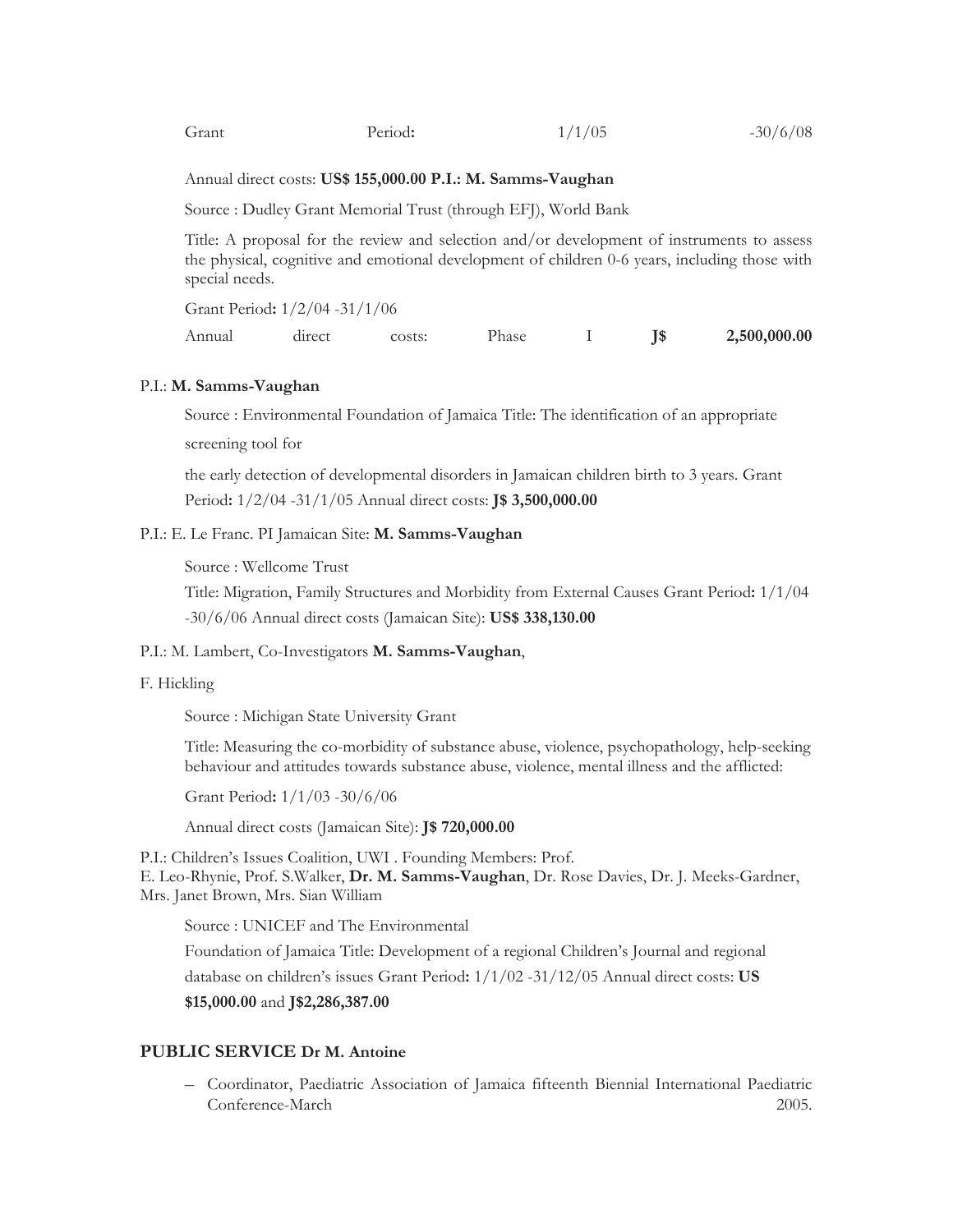## **Prof Celia Christie**

- .– Fellow, Infectious Diseases Society of America
- .– Member, Pediatric Infectious Diseases Society of America
- Member, HIV Medicine Association of America, Founding
- Member, International Association of Physicians in HIV/AIDS Care

.– Board Member, Bank of Nova Scotia Jamaica Limited and Bank of Nova Scotia Jamaica Life Insurance Company Ltd, Non-Executive

.– Member, Private Sector Organization of Jamaica, Corporate Governance Committee

Member of the abstract reviewers,  $3<sup>rd</sup>$  International AIDS Society on HIV pathogenesis and treatment, Rio de Janeiro, Brazil, July, 2005

## **Dr Abigail Harrison**

- .– Vice President, Paediatric association of Jamaica
- .– Chairman, serious cases review panel, Child Development Agency
- Member, National Infant and Young Child feeding Committee
- .– Member Church Committee St Jude's Anglican Church

## **Dr Doreen Millard**

- .– Chairman, Adoption Board
- .– Chairman, Bustamante Hospital for Children Management Committee
- .– Chairman, Regional Technical Subcommittee of SERHA
- .– Member, South East Region Health Authority
- .– Adviser, Ministry of Health Rheumatic Fever / Rheumatic Heart Disease Prevention Programme
	- .– Member, Advisory Board of the Child Development Agency

## **Professor Horace Fletcher**

– Chairman, West Indies Section American College of Obstetricians and Gynecologists

## **Professor Joseph Frederick**

- .– Member, Grabham Society (Jamaican Association of Obstetricians and Gynaecologists)
- Member, Pacesetters Toast Masters Club.

## **Dr S Kulkarni**

– Member, Maternal Mortality Committee, MOH, Jamaica

## **Dr. Sharmaine Mitchell**

.– Examiner, Caribbean Medical Council

Author, "Women's Health Issues" column for the weekly "Health, Home and Garden" Magazine.

.– Gynaecologist, Grants Pen and Stella Maris Foundation Outreach Programme

## **Dr Doreen Millard**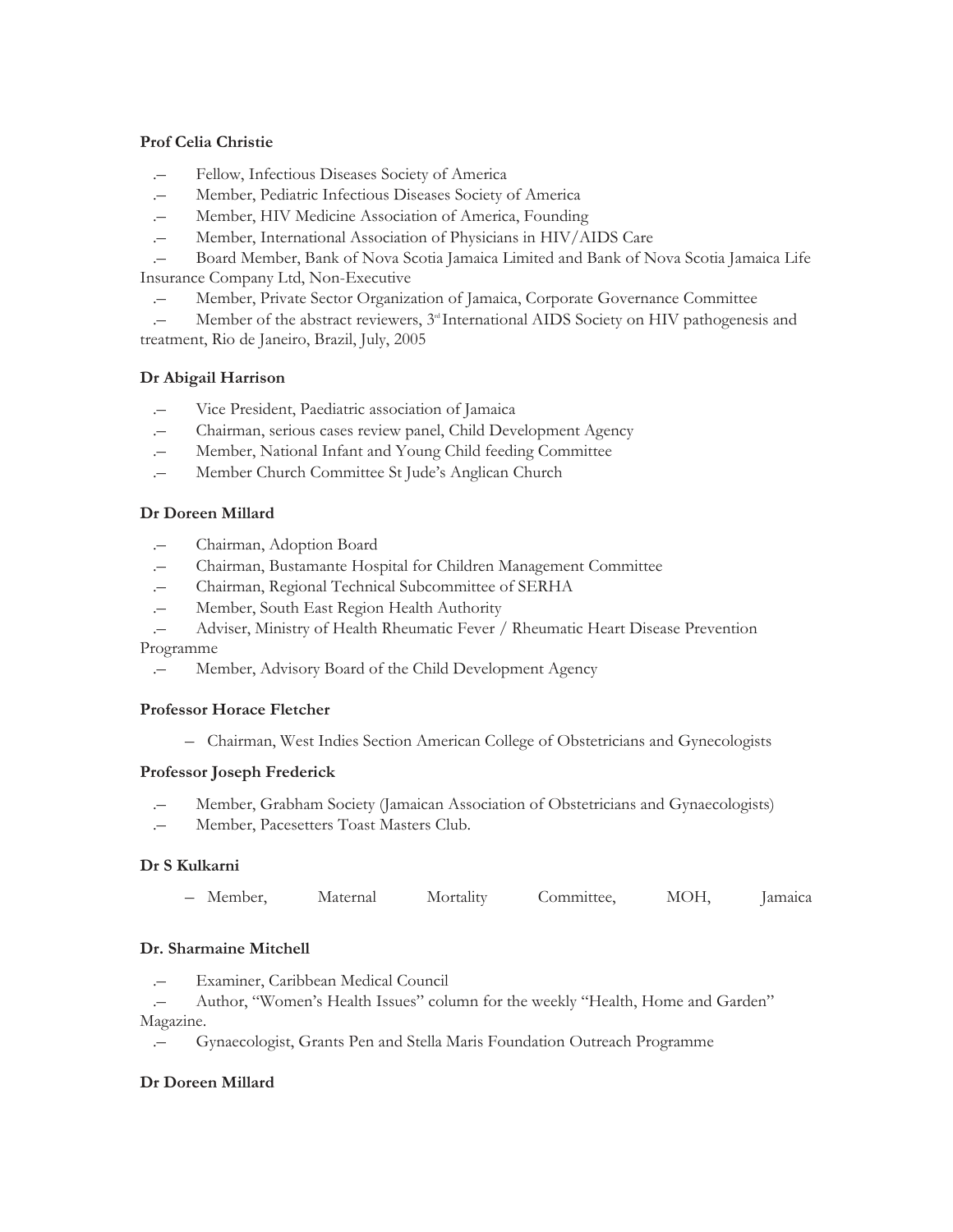- .– Member, Medical Association of Jamaica
- Member, Paediatric Association of Jamaica

## **Dr. Audrey Pottinger**

- .– Board Member, Child Development Agency Advisory Board, Ministry of Health
- .– Member, Steering Committee, Disaster Mental Health Team, Jamaica Red Cross
- .– Chairperson, Child Development Division, Jamaican Psychological Society (2003 -present

## **Dr Maureen Samms-Vaughan**

- .– Member, National Council on Education, Jamaica
- .– Chairman, Policy Research Committee, National Council on Education, Jamaica
- .– Member, Advisory Board to the National Education Transformation Team
- .– Member, Early Childhood Committee, Anglican Diocese
- .– Member, Research Committee, Society for Developmental and Behavioural Pediatrics, USA
- .– Consulting Editor, Caribbean Journal of Psychology
- .– Reviewer for Journals, Paediatric and Perinatal Epidemiology West Indian Medical Journal of the Children's Issues Coalition
	- .– Executive Chairman, National Early Childhood Commission of Jamaica

188

## **CATEGORIES OF STUDENTS:**

## **Child Health**

#### **Categories of Students**

Julianne Clair Steel-Duncan completed with distinction a two-year period as postdoctoral fellow in pediatric infectious diseases and epidemiology, with emphasis on pediatric HIV/AIDS, supervised by Celia DC Christie.

#### **Dr Audrey Pottinger**

*Principal* research supervisor for (7) students (2004-2005): 2 PhD doctoral candidates, 4 MSc Clinical Psychology, 1 MSc Counseling. *Co-supervisor* for 1 overseas PhD doctoral candidate (from Long Island Univ.)

Two of three postgraduate students were successful at the DM Paediatrics Part II (final) examinations held at the Mona Campus this year. These students were from the Mona Campus. Six of six postgraduate students were successful at the DM Part I examination.

#### **Dr Minerva Thame**

Jennifer Lunn Title: Comparison of pregnancy among women with Hb SC disease homozygous sickle cell disease (Hb SS) and age matched controls. St. Georges University, London, England. March –May 2004

Inger Manswell Title: A comparison of anthropometry of mothers and infants within the puerperium, with respect to maternal age. DM (Paediatrics) thesis Submitted 2004.